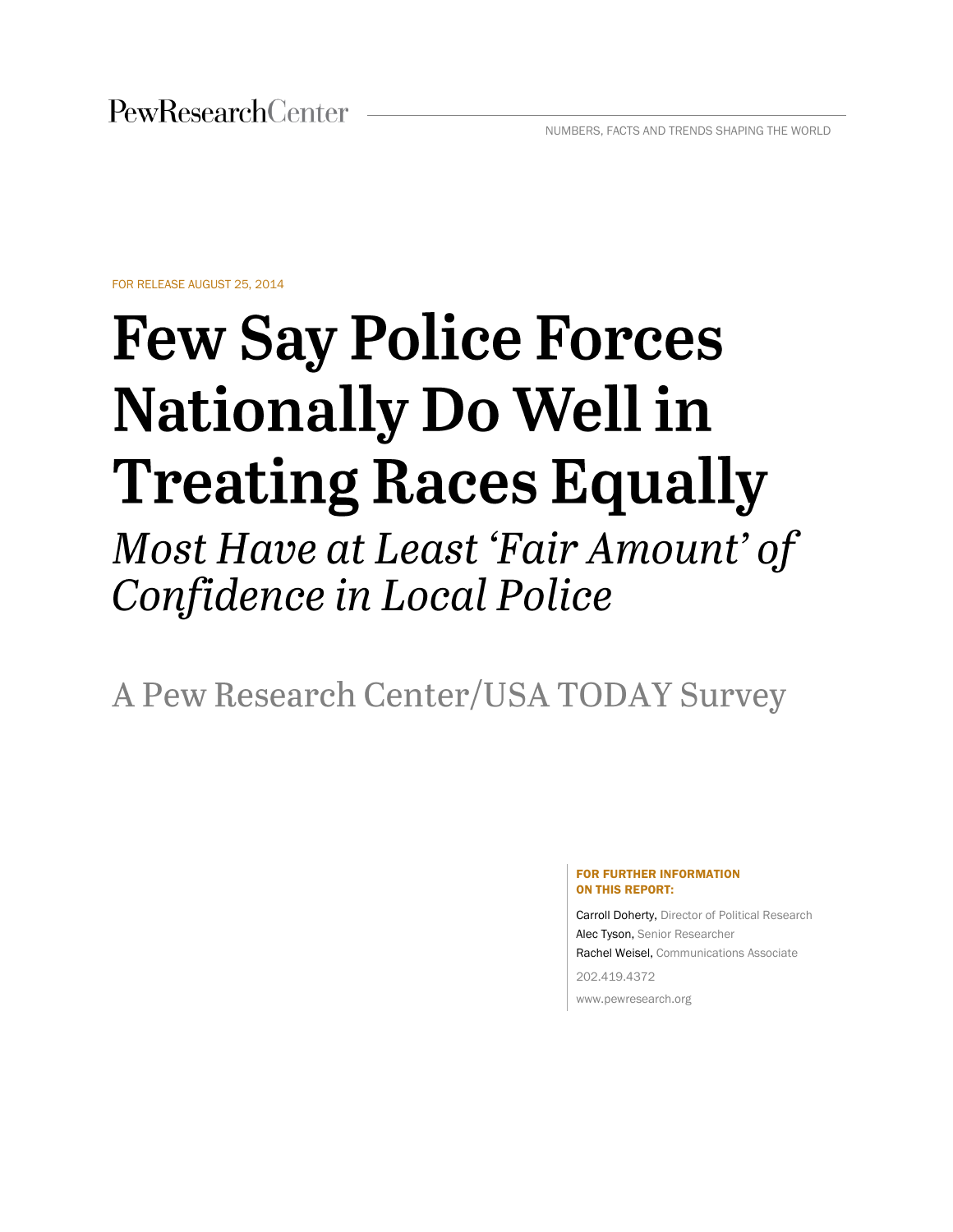# **Few Say Police Forces Nationally Do Well in Treating Races Equally**

Most Have at Least 'Fair Amount' of Confidence in Local Police

Amid continuing tensions over the police shooting of an unarmed teen in Ferguson, Mo., most Americans give relatively low marks to police departments around the country for holding officers accountable for misconduct, using the appropriate amount of force, and treating racial and ethnic groups equally.

However, most also continue to express at least a fair amount of confidence in their *local* police forces to avoid using excessive force and to treat blacks and whites equally, though there are large racial gaps in opinion here as well as in views of police performance nationally. Public confidence in community police in these areas has not changed substantially since 2009.

The new national survey by the Pew Research Center and USA TODAY, conducted August 20-24 among 1,501 adults, finds that overall perceptions of relations between blacks and whites are only modestly changed from five years ago.

Currently, 69% of the public, including majorities of both whites (75%) and blacks (64%), say blacks and whites in this country get along "very well" or "pretty well." Since 2009, the share of blacks with a positive view of relations between the races has fallen 12 points (from 76% to 64%) while remaining largely unchanged among whites (80% in 2009).

## Police Forces Across the U.S. Get Low Job Ratings in Many Areas

*% rating job performance of police forces across the country for …*



#### Holding officers accountable when misconduct occurs

| Total     |  |  |  |
|-----------|--|--|--|
| White     |  |  |  |
| Black 3 7 |  |  |  |

#### Treating racial and ethnic groups equally

| Total     |  |    |  |
|-----------|--|----|--|
| White     |  | 33 |  |
| Black 3 7 |  |    |  |

#### Using the right amount of force for each situation

| Total    |    |  |
|----------|----|--|
| White    | מכ |  |
| Black 06 |    |  |

#### Respecting people's privacy

| Total |   |  |  |
|-------|---|--|--|
| White |   |  |  |
| Black | 5 |  |  |

#### Protecting people from crime

| Total        |  |    |  |
|--------------|--|----|--|
| White        |  |    |  |
| <b>Black</b> |  | रन |  |

Survey conducted August 20-24, 2014. Figures may not add to 100% because of rounding.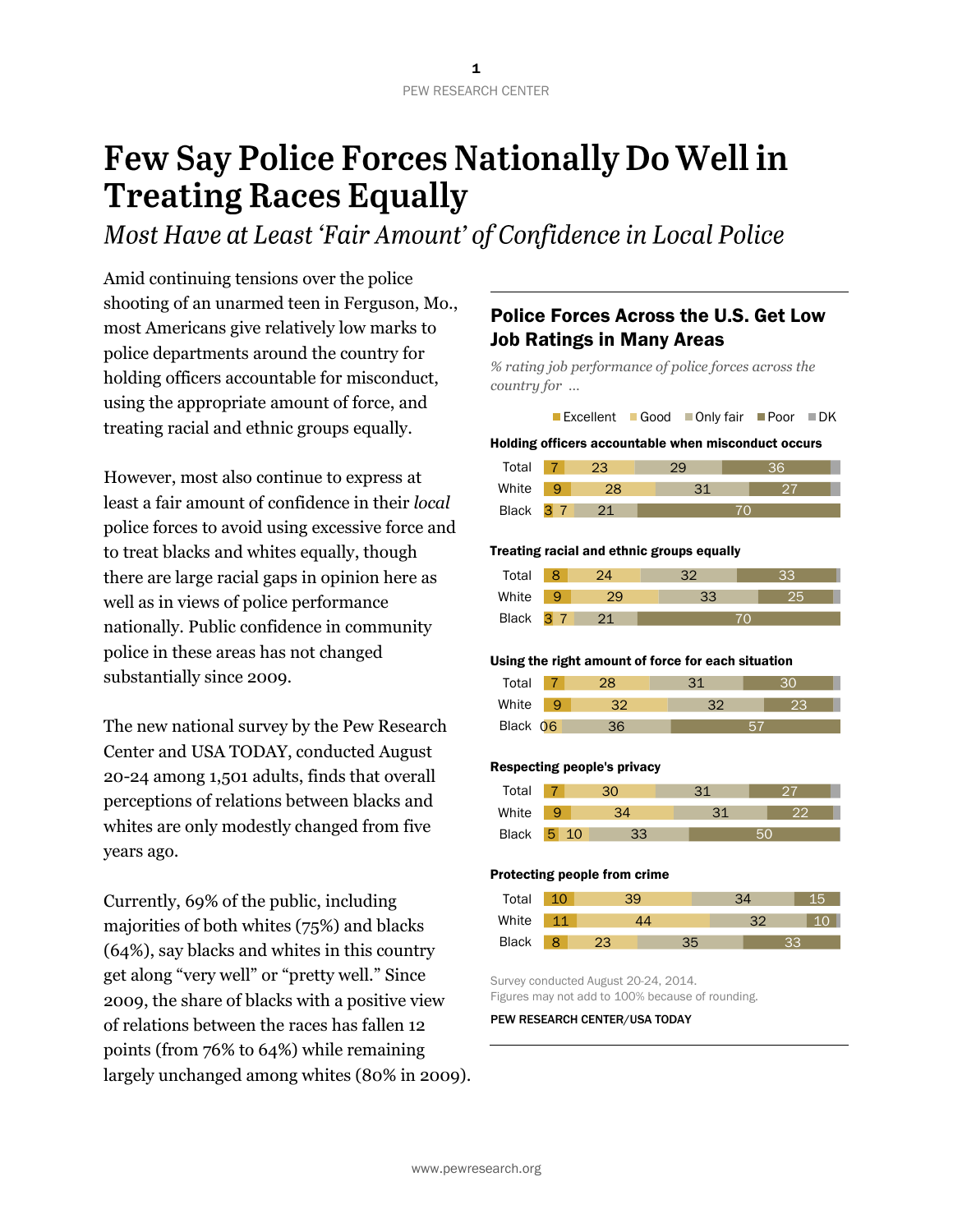There are much wider differences in how blacks and whites assess the way police departments do their jobs – both across the country and locally.

Fully 70% of blacks say police departments around the country do a poor job in holding officers accountable for misconduct; an identical percentage says they do a poor job of treating racial and ethnic groups equally. And 57% of African Americans think police departments do a poor job of using the right amount of force.

Yet whites' views of police performance in these areas are hardly positive. For instance, just 37% whites say police forces nationally do an excellent or good job of holding officers accountable for misconduct. And 38% say the same about police departments' performance in treating racial and ethnic groups equally.

## Blacks Express Less Confidence than Whites in Local Police to Treat Blacks and Whites Equally

*Confidence in local police to treat whites and blacks equally (%)*

Great deal Fair amount Just some Very little

30 35  $17<sup>-1</sup>$ 33 38 14 37 43 14 32 36  $19$ 28 31 24  $29$ 23 15 14 16 18 16 22 11 8 10 17 20 12 46 14 9 34 14 31 Total **White** Black | Total **White** Black Total White Black Aug 2014 Nov 2009 Oct 2007

Survey conducted Aug 20-24, 2014. Whites and blacks include only those who are not Hispanic. Don't know responses not shown.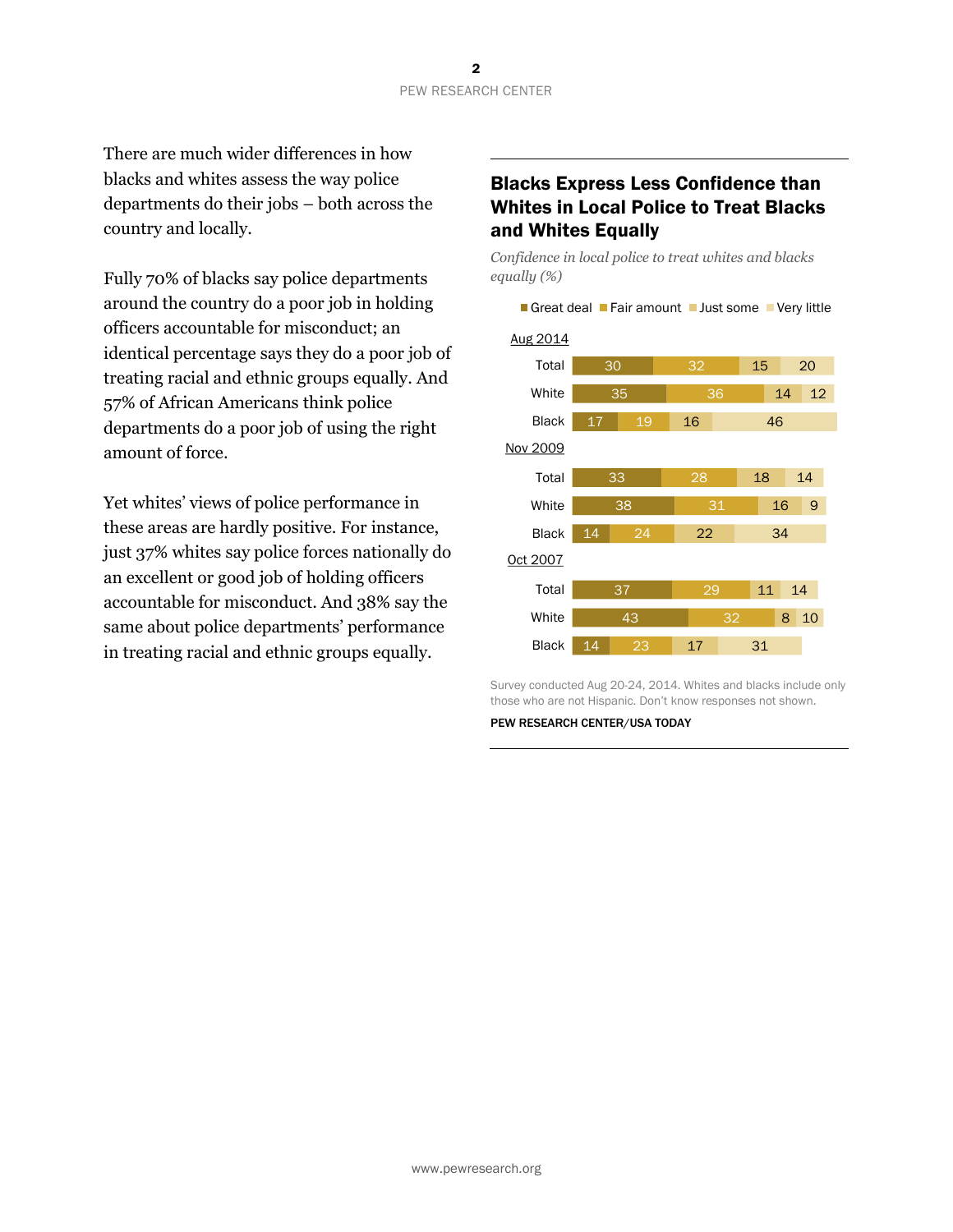The survey finds little change since 2009 in public confidence in local police departments to do a good job enforcing the law, to avoid using excessive force against suspects and to treat blacks and whites equally. Currently, 39% say they have a great deal of confidence in police officers locally to do a good job enforcing the law; 36% say they have a fair amount of confidence. Majorities also have at least a fair amount of confidence in police officers in their communities to not use excessive force on suspects (31% great deal/33% fair amount) and to treat blacks and whites equally (30% great deal/32% fair amount).

There are substantial differences in the confidence that blacks and whites have in their local police forces. For instance, whites are

## Public Confidence in Local Police Little Changed from 2009

*% with great deal/fair amount of confidence in local police to do each of the following …*

|                                           | Nov<br>2009 | Aug<br>2014 | Change |
|-------------------------------------------|-------------|-------------|--------|
|                                           | %           | %           |        |
| To do a good job<br>enforcing the law     | 72          | 76          | +4     |
| To gain the trust<br>of local residents   |             | 69          | n/a    |
| To treat Hispanics<br>and whites equally  | 58          | 64          | $+6$   |
| To not use excessive<br>force on suspects | 63          | 63          | Ω      |
| To treat blacks<br>and whites equally     | 61          | 62          | $+1$   |
|                                           |             |             |        |

Survey conducted August 20-24, 2014.

PEW RESEARCH CENTER/USA TODAY

twice as likely as blacks to express at least a fair amount of confidence in police officers in their communities to treat blacks and whites equally (72% of whites vs. 36% of blacks). That gap was about as great in November 2009 (69% of whites vs. 38% of blacks). However, the share of blacks saying they have "very little" confidence in their local police to treat blacks and whites equally has increased, from 34% five years ago to 46% currently.

Similarly, 74% of whites and just 36% of blacks have a great deal or fair amount of confidence in the police officers in their communities to not use excessive force on suspects. These differences also are little changed from 2009, though more blacks have very little confidence in their local police to not use excessive force than did so then (40% now, 30% then).

The public has concerns over police departments' use of military equipment and weaponry. Overall, 54% say they have a great deal or fair amount of confidence in police departments around the country to use military equipment and weapons appropriately, compared with 44% who say they have not too much or no confidence at all in police departments to wisely deploy this type of equipment.

Nearly seven-in-ten blacks (68%) say they have not too much or no confidence at all in police using this type of equipment appropriately; by contrast, most whites (60%) have a great deal or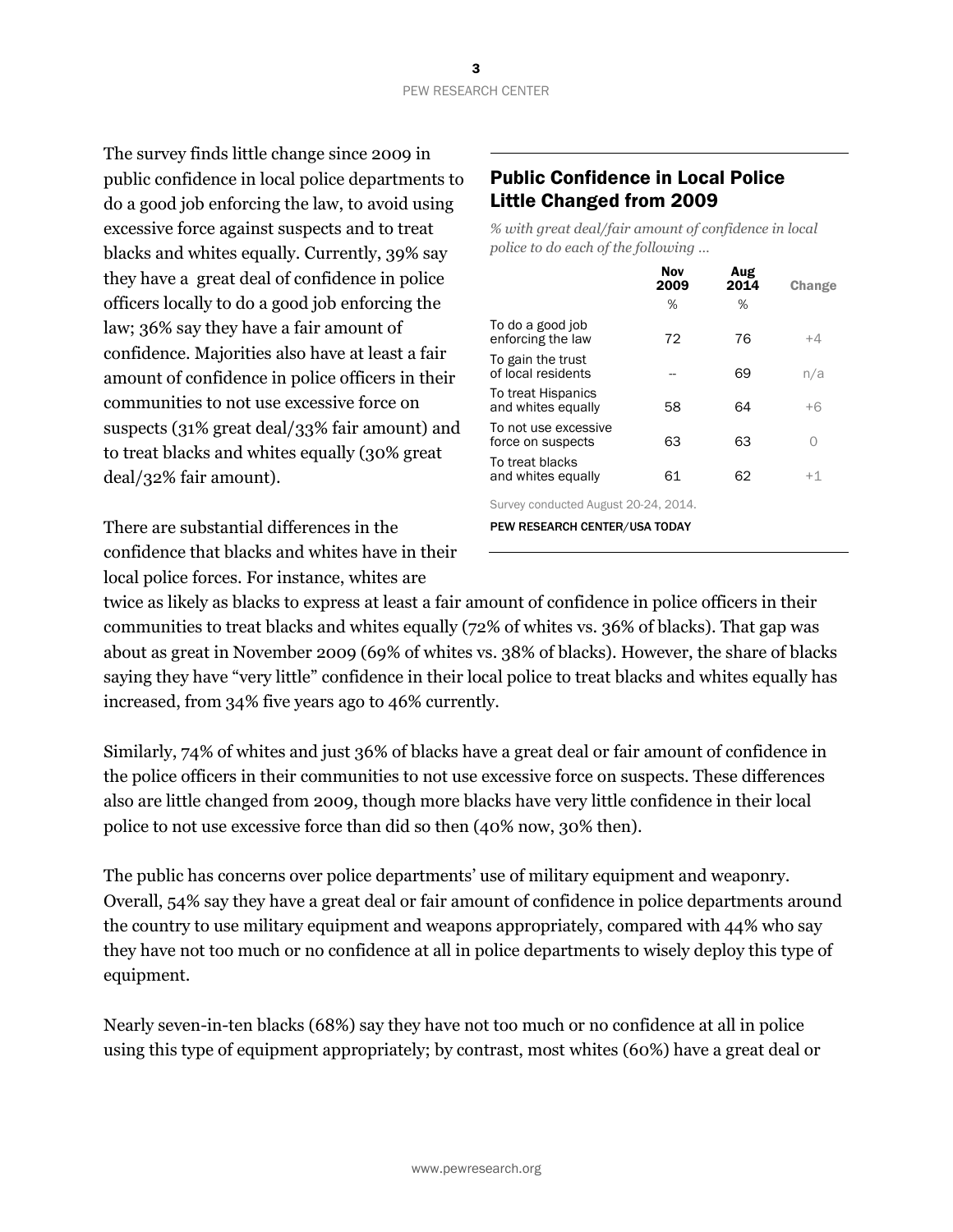fair amount of confidence in police department to appropriately use military equipment and weapons.

Overall, most Americans (69%) continue to say that blacks and whites get along very well (12%) or pretty well (57%). Just 28% say blacks and whites get along not too well (23%) or not at all well (5%). The share viewing black-white relations positively has slipped seven points since 2009.

Majorities of blacks (64%) and whites (75%) say the two races get along at least pretty well, though fewer blacks express this view than did so four years ago (76%). In 2007, 69% of blacks said blacks and whites get along very well or pretty well.

Perceptions of relations between blacks and Hispanics, and whites and Hispanics, are more positive than they were in 2009 or 2007. Currently, 59% of the public – including 78% of blacks and 67% of Hispanics – say blacks and Hispanics get along at least pretty well. And 76% of the public says whites and Hispanics get along at least pretty well; far more whites (83%) than Hispanics (60%) have positive views of relations between those groups.

### Most Blacks and Whites Have Positive Views of Black-White Relations

*% saying groups get along "very well" or "pretty well"…*

|                             | 2007 | 2009 | 2014 | $'09-'14$<br>Change |
|-----------------------------|------|------|------|---------------------|
|                             | %    | %    | %    |                     |
| <b>Blacks and whites</b>    |      |      |      |                     |
| Total                       | 74   | 76   | 69   | $-7$                |
| White                       | 77   | 80   | 75   | -5                  |
| <b>Black</b>                | 69   | 76   | 64   | $-12$               |
| Hispanic                    | 61   | 55   | 53   | $-2$                |
| <b>Blacks and Hispanics</b> |      |      |      |                     |
| Total                       | 45   | 48   | 59   | $+11$               |
| White                       | 38   | 42   | 56   | $+14$               |
| <b>Black</b>                | 70   | 76   | 78   | $+2$                |
| Hispanic                    | 57   | 50   | 67   | $+17$               |
| <b>Whites and Hispanics</b> |      |      |      |                     |
| Total                       | 68   | 67   | 76   | $+9$                |
| White                       | 70   | 71   | 83   | $+12$               |
| <b>Black</b>                | 53   | 57   | 60   | $+3$                |
| Hispanic                    | 71   | 56   | 60   | $+4$                |

Survey conducted Aug 20-24, 2014. Whites and blacks include only those who are not Hispanic; Hispanics are of any race.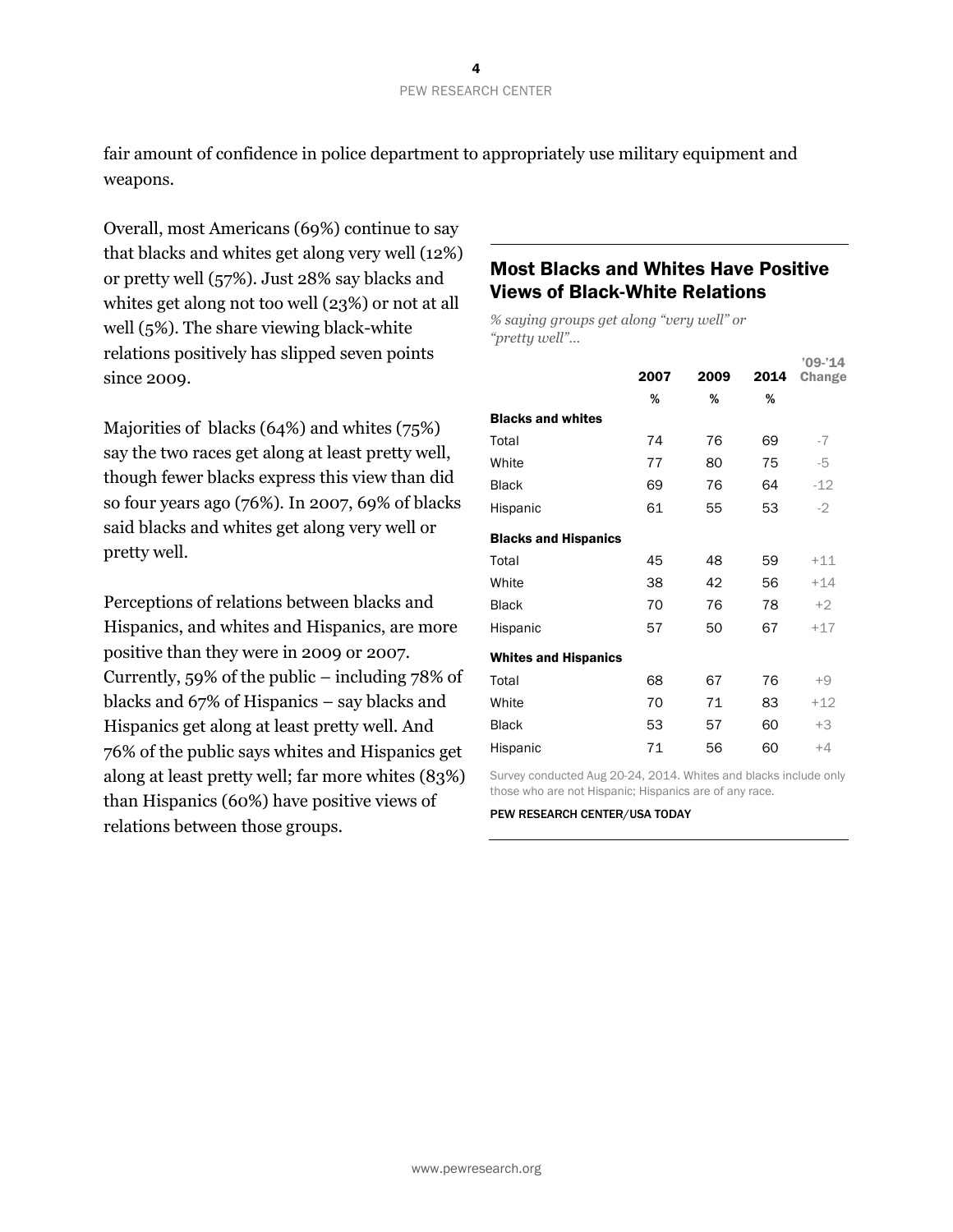# Party Divides in Views of Police Nationwide

Democrats are much more critical of the performance of police departments across the country than are Republicans. However, some of this difference – though not all – is driven by the highly negative views of black Democrats.

Overall, 73% of Democrats say police departments nationwide do an only fair (27%) or poor (46%) job holding officers accountable when misconduct occurs; this compares with 52% of Republicans who rate police performance in this area as only fair (29%) or poor (23%).

Among Democrats, blacks are 33 points more likely than whites to say police departments do a poor job holding officers accountable (67% vs. 34%). Nonetheless, white Democrats remain more critical of accountability at police departments across the country than Republicans overall.

These patterns in views by race and partisanship are consistent across the four other elements of police performance tested in the survey.

## Racial Divide Within Democratic Party on Police Performance Nationally

*How good a job police departments doing in each area …*

|                                                     | <b>Excell-</b><br>ent | Good           | Only<br>fair | Poor | DK        |
|-----------------------------------------------------|-----------------------|----------------|--------------|------|-----------|
| <b>Accountability for</b>                           |                       |                |              |      |           |
| officer misconduct                                  | %                     | %              | %            | %    | %         |
| Total                                               | $\overline{7}$        | 23             | 29           | 36   | $5 = 100$ |
| Republican                                          | 10                    | 34             | 29           | 23   | $4 = 100$ |
| Democrat                                            | 6                     | 18             | 27           | 46   | $3 = 100$ |
| White                                               | 7                     | 26             | 29           | 34   | $5 = 100$ |
| <b>Black</b>                                        | $\overline{2}$        | 5              | 25           | 67   | $0 = 100$ |
| Independent                                         | 7                     | 22             | 32           | 34   | $4 = 100$ |
| Treating racial,<br>ethnic groups equally           |                       |                |              |      |           |
| Total                                               | 8                     | 24             | 32           | 33   | $4 = 100$ |
| Republican                                          | 13                    | 38             | 30           | 17   | $2 = 100$ |
| Democrat                                            | 4                     | 16             | 30           | 47   | $2 = 100$ |
| White                                               | 6                     | 22             | 32           | 37   | $4 = 100$ |
| <b>Black</b>                                        | $\overline{2}$        | $\overline{7}$ | 21           | 70   | $* = 100$ |
| Independent                                         | $\overline{7}$        | 23             | 33           | 32   | $5 = 100$ |
| <b>Using right amount</b><br>of force for situation |                       |                |              |      |           |
| Total                                               | 7                     | 28             | 31           | 30   | $4 = 100$ |
| Republican                                          | 11                    | 39             | 31           | 15   | $3 = 100$ |
| Democrat                                            | 5                     | 19             | 33           | 40   | $2 = 100$ |
| White                                               | 7                     | 27             | 34           | 30   | $2 = 100$ |
| <b>Black</b>                                        | $\star$               | 7              | 37           | 56   | $0 = 100$ |
| Independent                                         | 8                     | 29             | 29           | 29   | $6 = 100$ |

Survey conducted August 20-24, 2014.

Figures may not add to 100% because of rounding.

Whites and blacks include only those who are not Hispanic.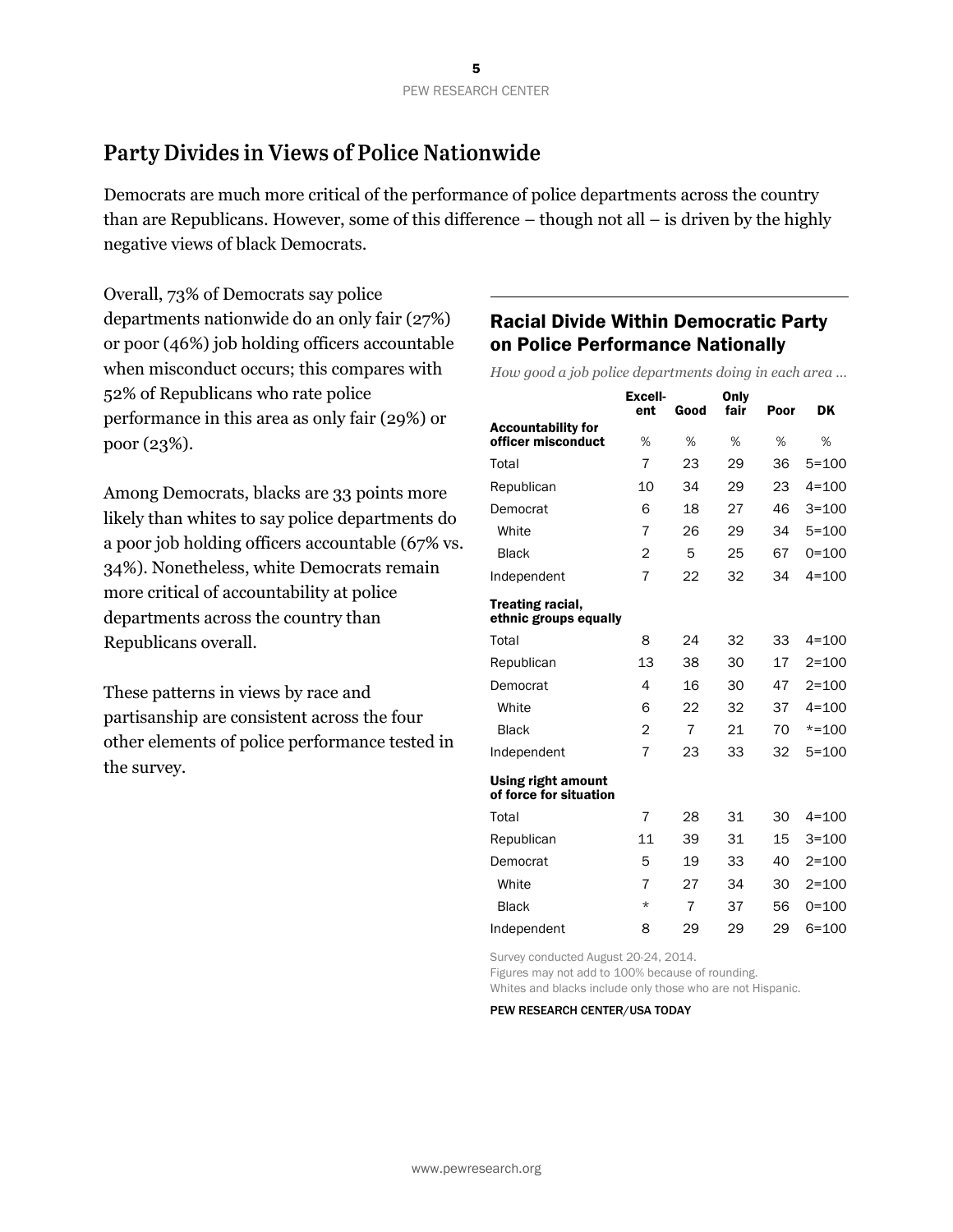# **Young People Critical of Police Performance**

Younger adults under the age of 50, and especially those under 30, are more critical of the performance of police departments nationwide than are Americans 50 and older.

By more than two-to-one, those under 50 say police departments do an only fair or poor job using appropriate levels of force (68%) than say they do an excellent or good job (29%). By comparison, those ages 50 and older are less negative in their views: 54% say police are doing an only fair or poor job in this area, 41% an excellent or good job.

The youngest adults (ages 18-29) are particularly critical of police performance when it comes to treatment of racial and ethnic groups. Fully 46% of those under 30 say police departments are doing a poor job when it comes to treating racial and ethnic groups equally, another 27% say they are doing an only fair job. Among those 65 and older, half as many rate police performance in this area as poor (23%), while 34% say it is only fair.

## Age Differences in Ratings of Police

*How good a job police departments doing in each area …*

|                                                     | <b>Excell-</b><br>ent | Good | Only<br>fair | Poor | DK        |
|-----------------------------------------------------|-----------------------|------|--------------|------|-----------|
|                                                     | %                     | %    | %            | %    | %         |
| <b>Accountability for</b><br>officer misconduct     | 7                     | 23   | 29           | 36   | $5 = 100$ |
| 18-29                                               | 8                     | 15   | 27           | 47   | $3 = 100$ |
| 30-49                                               | 6                     | 20   | 26           | 41   | $6 = 100$ |
| 50-64                                               | 7                     | 26   | 33           | 30   | $4 = 100$ |
| 65+                                                 | 8                     | 32   | 34           | 21   | $5 = 100$ |
| <b>Using right amount</b><br>of force for situation | 7                     | 28   | 31           | 30   | 4=100     |
| 18-29                                               | 6                     | 23   | 28           | 40   | $2 = 100$ |
| 30-49                                               | 6                     | 24   | 31           | 35   | $4 = 100$ |
| 50-64                                               | 8                     | 33   | 31           | 23   | $6 = 100$ |
| $65+$                                               | 9                     | 32   | 36           | 18   | $4 = 100$ |
| <b>Treating racial,</b><br>ethnic groups equally    | 8                     | 24   | 32           | 33   | $4 = 100$ |
| 18-29                                               | 10                    | 16   | 27           | 46   | 1=100     |
| 30-49                                               | 4                     | 22   | 32           | 37   | 6=100     |
| 50-64                                               | 8                     | 27   | 35           | 27   | 3=100     |
| $65+$                                               | 11                    | 28   | 34           | 23   | $4 = 100$ |
| <b>Respecting</b><br>people's privacy               | 7                     | 30   | 31           | 27   | $4 = 100$ |
| 18-29                                               | 7                     | 24   | 34           | 32   | $3 = 100$ |
| 30-49                                               | 6                     | 30   | 28           | 33   | 3=100     |
| 50-64                                               | 8                     | 33   | 32           | 22   | $4 = 100$ |
| $65+$                                               | 9                     | 32   | 33           | 17   | $9 = 100$ |
| <b>Protecting people</b><br>from crime              | 10                    | 39   | 34           | 15   | $3 = 100$ |
| 18-29                                               | 12                    | 26   | 38           | 21   | $3 = 100$ |
| 30-49                                               | 8                     | 42   | 33           | 15   | $2 = 100$ |
| 50-64                                               | 11                    | 40   | 33           | 13   | $3 = 100$ |
| $65+$                                               | 9                     | 47   | 31           | 10   | $4 = 100$ |

Survey conducted August 20-24, 2014.

Figures may not add to 100% because of rounding.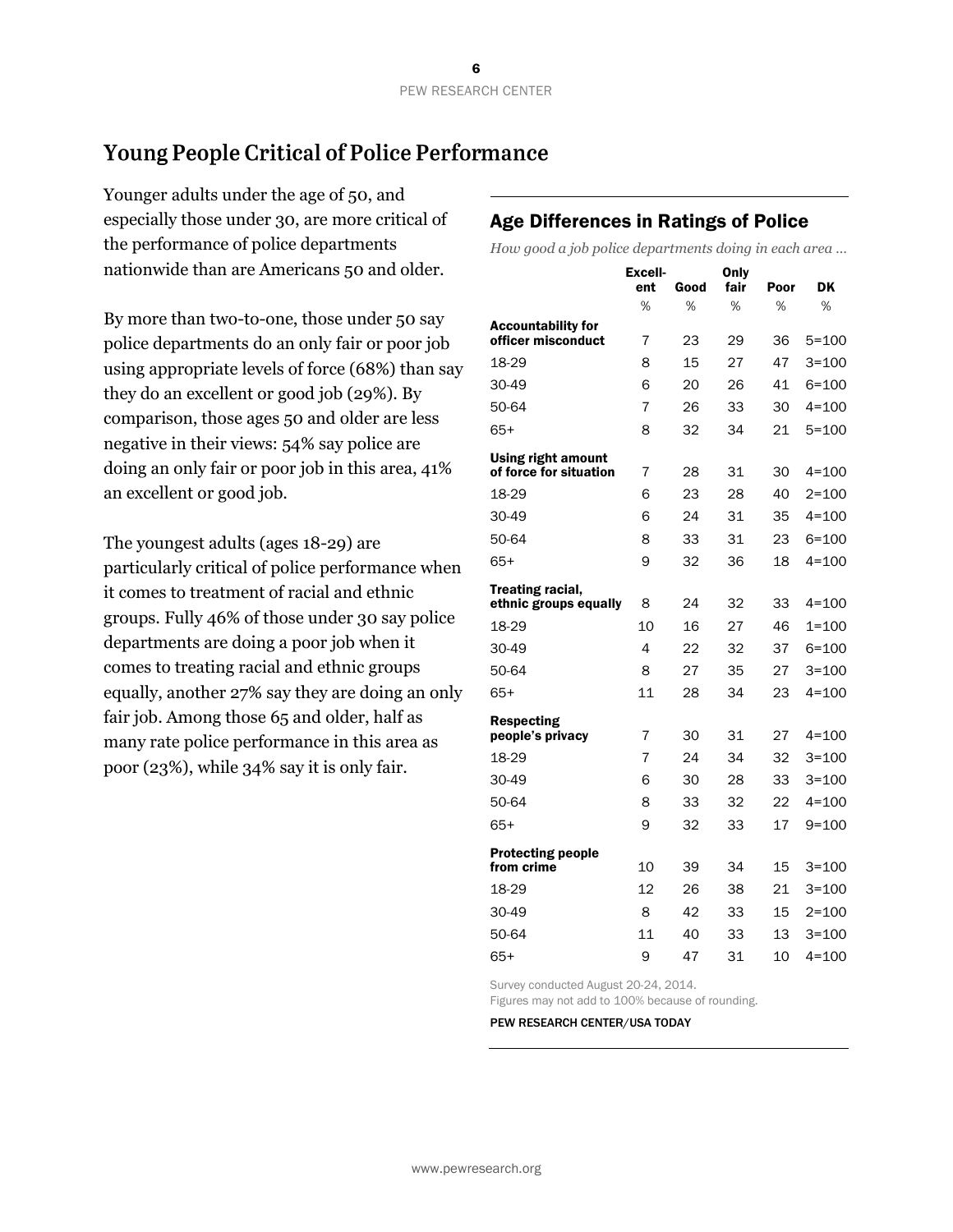# About the Survey

The analysis in this report is based on telephone interviews conducted August 20-24, 2014 among a national sample of 1,501 adults, 18 years of age or older, living in all 50 U.S. states and the District of Columbia (600 respondents were interviewed on a landline telephone, and 901 were interviewed on a cell phone, including 487 who had no landline telephone). The survey was conducted under the direction of Abt SRBI. A combination of landline and cell phone random digit dial samples were used; both samples were provided by Survey Sampling International. Interviews were conducted in English and Spanish. Respondents in the landline sample were selected by randomly asking for the youngest adult male or female who is now at home. Interviews in the cell sample were conducted with the person who answered the phone, if that person was an adult 18 years of age or older. For detailed information about our survey methodology, see http://peoplepress.org/methodology/

The combined landline and cell phone sample are weighted using an iterative technique that matches gender, age, education, race, Hispanic origin and nativity and region to parameters from the 2012 Census Bureau's American Community Survey and population density to parameters from the Decennial Census. The sample also is weighted to match current patterns of telephone status (landline only, cell phone only, or both landline and cell phone), based on extrapolations from the 2013 National Health Interview Survey. The weighting procedure also accounts for the fact that respondents with both landline and cell phones have a greater probability of being included in the combined sample and adjusts for household size among respondents with a landline phone. Sampling errors and statistical tests of significance take into account the effect of weighting.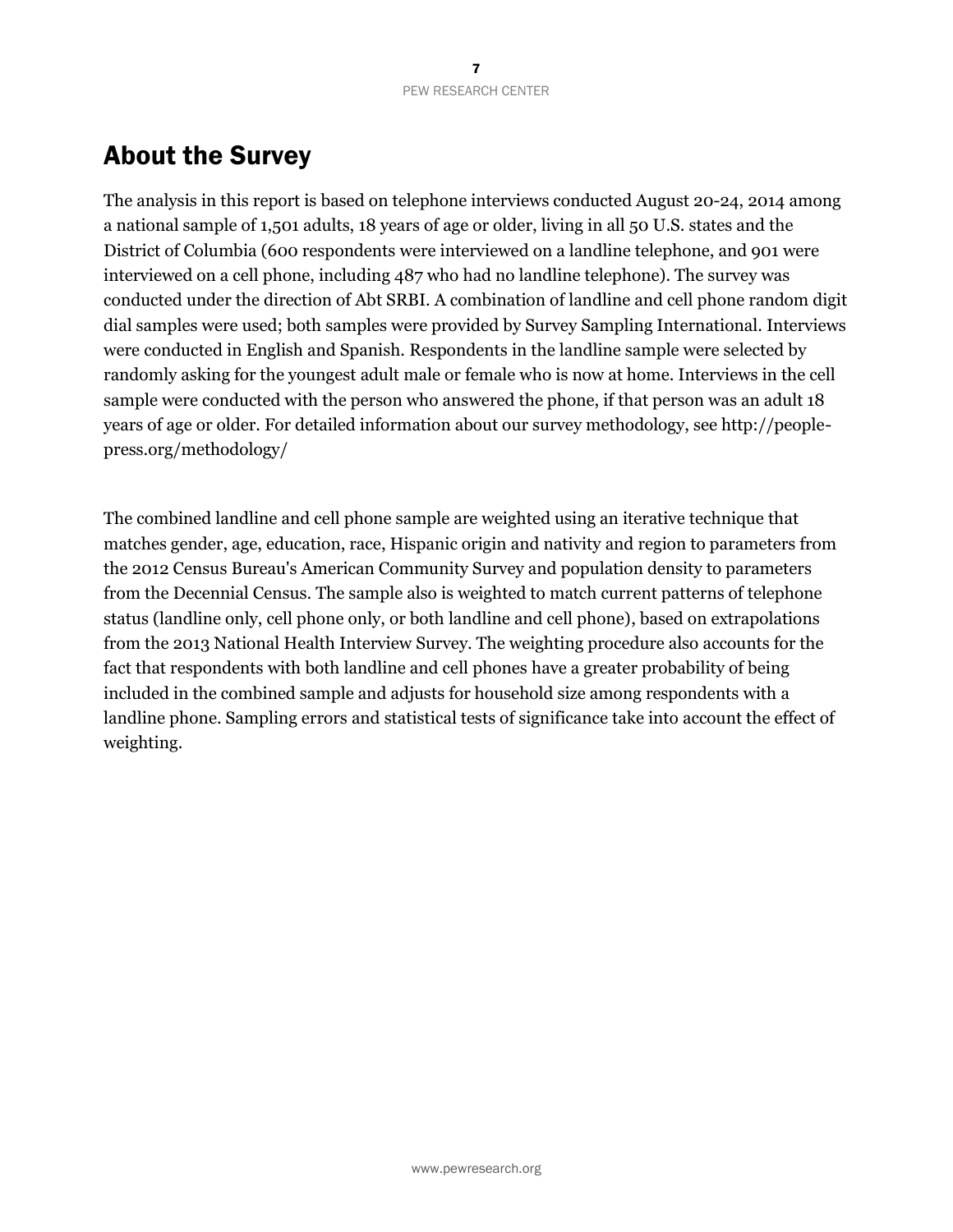| Group               | <b>Unweighted</b><br>sample size | Plus or minus          |
|---------------------|----------------------------------|------------------------|
| Total sample        | 1,501                            | 2.9 percentage points  |
| Republican          | 382                              | 5.8 percentage points  |
| Democrat            | 473                              | 5.2 percentage points  |
| White               | 282                              | 6.7 percentage points  |
| Black               | 103                              | 11.1 percentage points |
| Independent         | 534                              | 4.9 percentage points  |
|                     |                                  |                        |
| 18-29               | 236                              | 7.4 percentage points  |
| $30-49$             | 412                              | 5.6 percentage points  |
| 50-64               | 422                              | 5.5 percentage points  |
| $65+$               | 405                              | 5.6 percentage points  |
| White, non-Hispanic | 1,082                            | 3.4 percentage points  |
| Black, non-Hispanic | 153                              | 9.1 percentage points  |
| Hispanic            | 140                              | 9.6 percentage points  |

The following table shows the unweighted sample sizes and the error attributable to sampling that would be expected at the 95% level of confidence for different groups in the survey:

Sample sizes and sampling errors for other subgroups are available upon request.

In addition to sampling error, one should bear in mind that question wording and practical difficulties in conducting surveys can introduce error or bias into the findings of opinion polls.

© Pew Research Center, 2014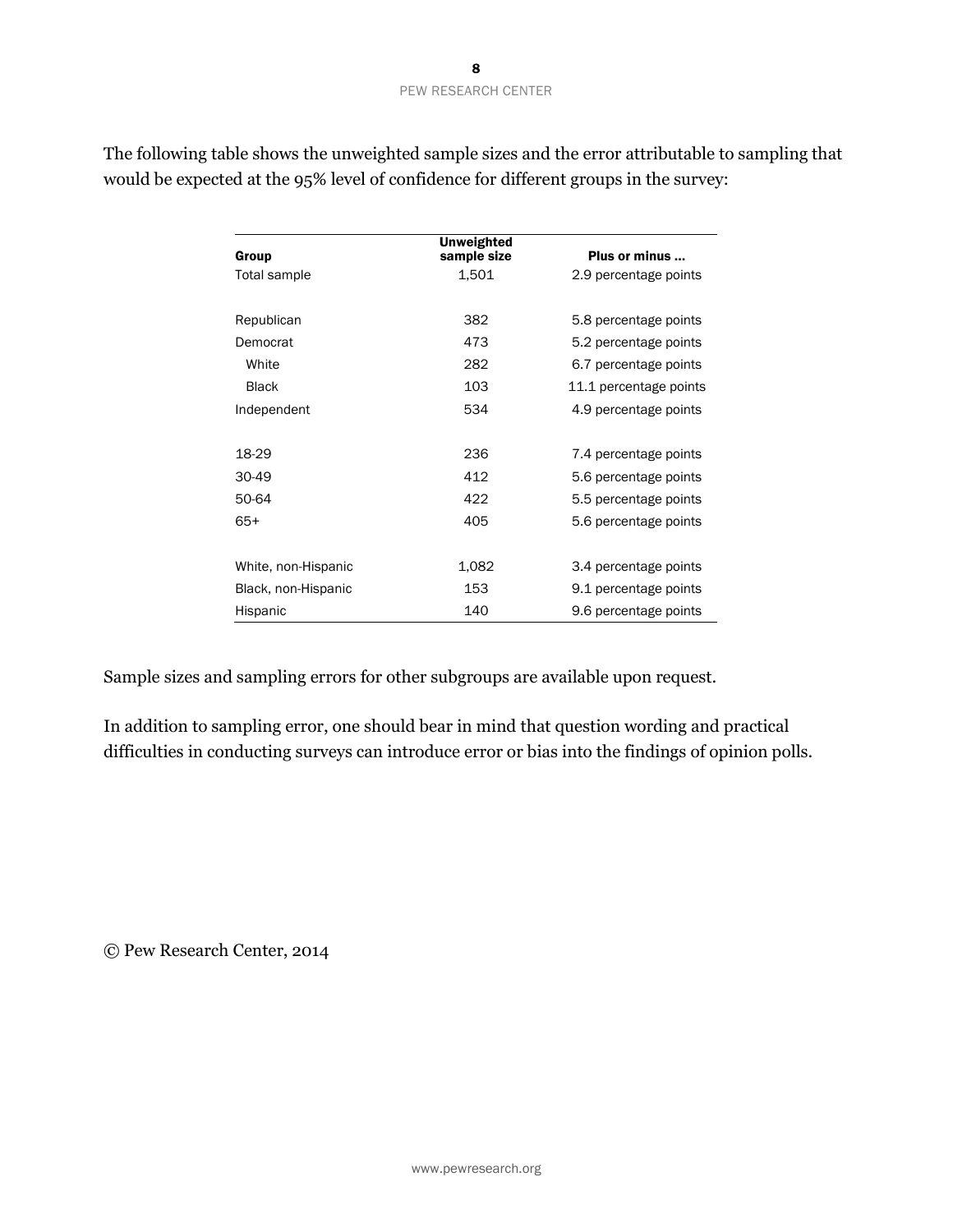#### **PEW RESEARCH CENTER FOR THE PEOPLE & THE PRESS/USA TODAY AUGUST 2014 POLITICAL SURVEY FINAL TOPLINE August 20-24, 2014 N=1,501**

#### **QUESTIONS 1-3 HELD FOR FUTURE RELEASE NO QUESTIONS 4-12**

#### **ASK ALL:**

Thinking about some issues…

Q.13 Do you approve or disapprove of the way Barack Obama is handling **[INSERT ITEM,** 

**RANDOMIZE]** How about **[NEXT ITEM]**? **[REPEAT INTRODUCTION AS NECESSARY]**

#### **ITEMS A,B,D-F HELD FOR FUTURE RELEASE**

|                                         | Approve | Disapprove | (VOL.)<br>DK/Ref |
|-----------------------------------------|---------|------------|------------------|
| Race relations<br>Aug 20-24, 2014 $(U)$ | 48      | 42         | 10               |

#### **QUESTIONS 14-22 HELD FOR FUTURE RELEASE NO QUESTIONS 15-20, 23**

#### **ASK ALL:**

Q.24 We're interested in how good a job you think police departments around the country are doing in some different areas. First, when it comes to **[INSERT ITEM; RANDOMIZE]** are police departments nationwide doing an excellent, good, only fair, or poor job? How about **[NEXT ITEM]**? **[IF NECESSARY**: when it comes to **[ITEM]** are police departments nationwide doing an excellent, good, only fair, or poor job?**]**

| a. | Holding officers accountable when                                              | Excellent | Good | Only<br>fair | Poor | (VOL.)<br>DK/Ref |
|----|--------------------------------------------------------------------------------|-----------|------|--------------|------|------------------|
|    | misconduct occurs<br>Aug 20-24, 2014 $(U)$                                     |           | 23   | 29           | 36   | 5                |
| b. | Using the right amount of force for<br>each situation<br>Aug 20-24, 2014 $(U)$ | 7         | 28   | 31           | 30   |                  |
| C. | Treating racial and ethnic groups equally<br>Aug 20-24, 2014 (U)               | 8         | 24   | 32           | 33   | 4                |
| d. | Respecting people's privacy<br>Aug 20-24, 2014 (U)                             | 7         | 30   | 31           | 27   | 4                |
| e. | Protecting people from crime<br>Aug 20-24, 2014 (U)                            | 10        | 39   | 34           | 15   | 3                |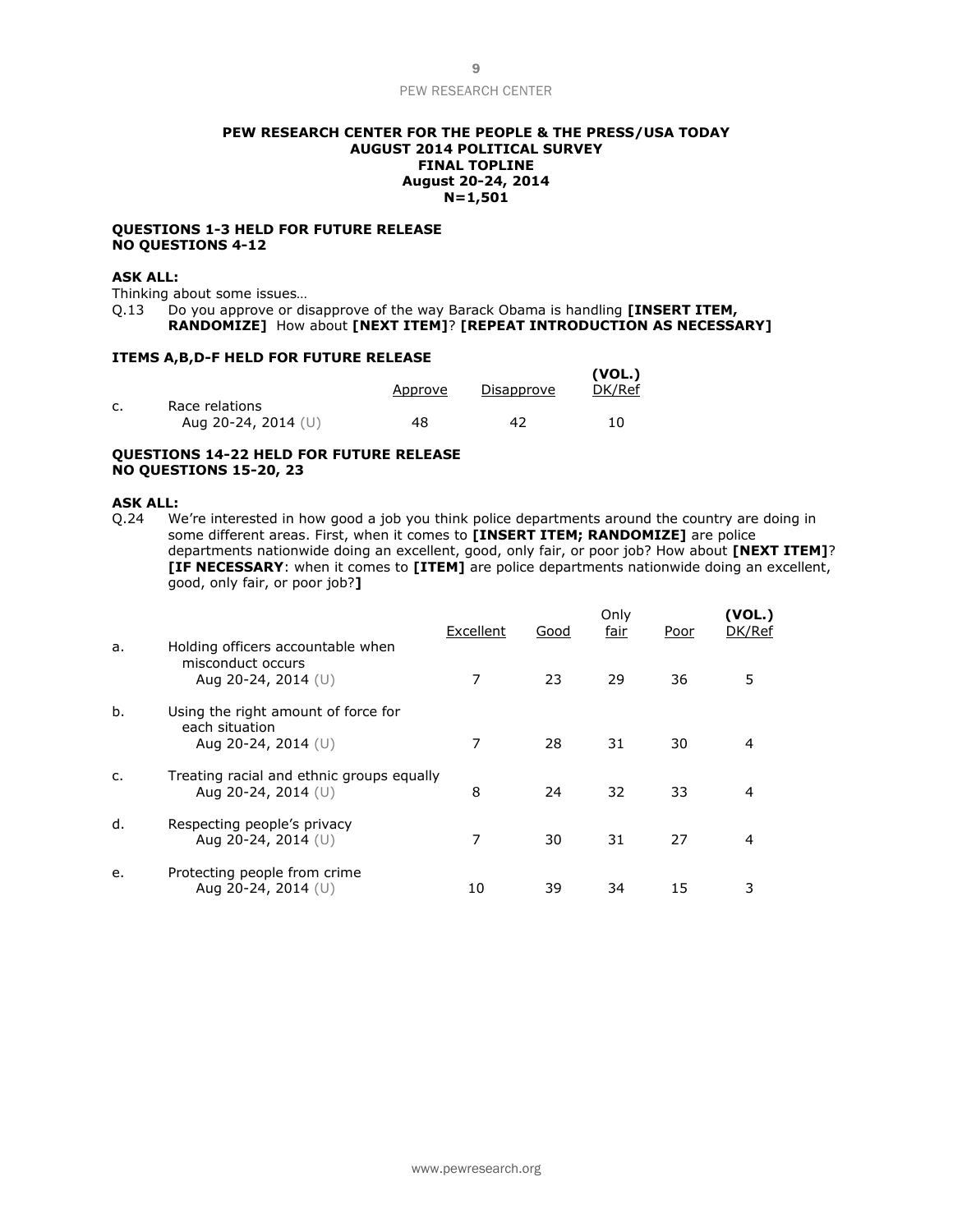# **ASK ALL:**<br>0.25 As

- As you may know, many police departments around the country have military equipment and weapons. Overall, how much confidence do you have in police departments to use this type of equipment appropriately? **[READ IN ORDER]:**
	- (U)
	- Aug
	- 20-24
	- 2014
	- 18 A great deal<br>36 A fair amoun
	- A fair amount
	- 27 Not too much
	- 17 None at all<br>2 Don't know
	- 2 Don't know/Refused **(VOL.)**

#### **NO QUESTIONS 26-29, 37, 39, 41-48, 51, 53, 55-59, 61, 64-65, 67-68, 71-76, 78-84 QUESTIONS 30-36, 38, 40, 49-50, 52, 54, 60, 62-63, 66, 69-70, 77 HELD FOR FUTURE RELEASE**

#### **ASK ALL:**

Now I have some questions about how some groups in our society get along …

Q.85 In general, how well do you think **[INSERT ITEM; RANDOMIZE]** get along with each other these days – would you say very well, pretty well, not too well, or not at all well? What about how well **[NEXT ITEM]** get along? **[IF NECESSARY:** Just in general, do **[ITEM]** get along very well, pretty well, not too well, or not at all well these days?]

|    |                                       | Very | Pretty | Not      | Not at         | (VOL.) |
|----|---------------------------------------|------|--------|----------|----------------|--------|
|    |                                       | well | well   | too well | all well       | DK/Ref |
| a. | Whites and Hispanics                  |      |        |          |                |        |
|    | Aug 20-24, 2014 (U)                   | 14   | 62     | 18       | 3              | 4      |
|    | Pew Social Trends Aug 1-4, 2013       | 13   | 61     | 18       | $\overline{2}$ | 6      |
|    | Pew Social Trends Oct 28-Nov 30, 2009 | 11   | 56     | 22       | 3              | 8      |
|    | Pew Social Trends Sep 5-Oct 6, 2007   | 15   | 53     | 19       | 3              | 10     |
| b. | <b>Blacks and Hispanics</b>           |      |        |          |                |        |
|    | Aug 20-24, 2014 $(U)$                 | 12   | 48     | 22       | 6              | 13     |
|    | Pew Social Trends Aug 1-4, 2013       | 10   | 44     | 25       | 5              | 16     |
|    | Pew Social Trends Oct 28-Nov 30, 2009 | 9    | 39     | 24       | 6              | 22     |
|    | Pew Social Trends Sep 5-Oct 6, 2007   | 11   | 33     | 23       | 8              | 25     |
| C. | Blacks and whites                     |      |        |          |                |        |
|    | Aug 20-24, 2014 (U)                   | 12   | 57     | 23       | 5              |        |
|    | Pew Social Trends Aug 1-4, 2013       | 13   | 63     | 17       | 3              | 4      |
|    | Pew Social Trends Oct 28-Nov 30, 2009 | 13   | 63     | 16       | 3              | 5      |
|    | Pew Social Trends Sep 5-Oct 6, 2007   | 18   | 57     | 18       | 2              | 5      |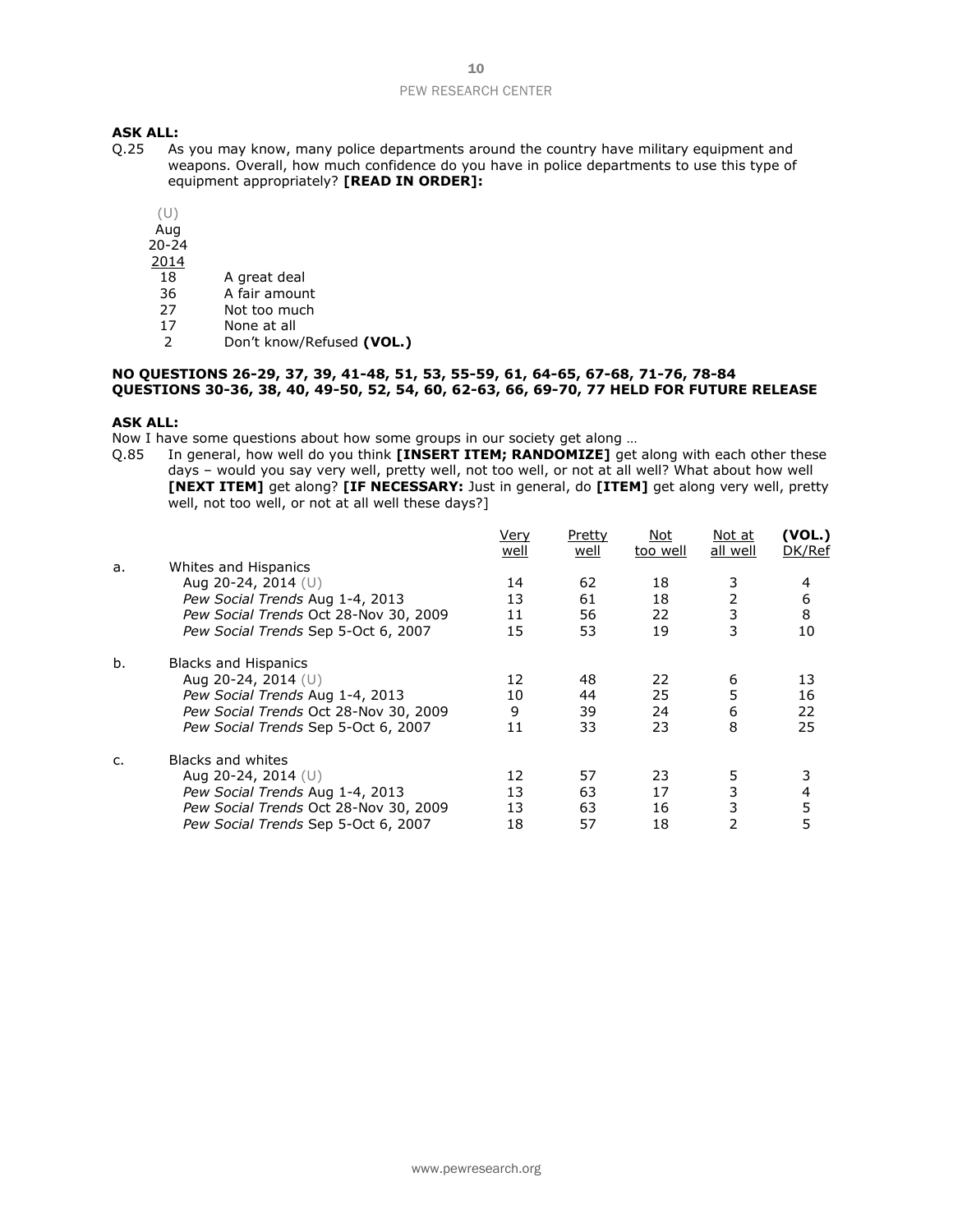# **ASK ALL:**<br>Q.86 Ho

How much confidence do you have in police officers in your community **[INSERT ITEM; READ IN ORDER]**--a great deal, a fair amount, just some, or very little confidence? **[READ IF NECESSARY**: How much confidence do you have in police officers in your community **[INSERT ITEM; READ IN ORDER**] -- a great deal, a fair amount, just some, or very little confidence?

|    |                                                                     | Great<br>deal | Fair<br>amount | Just<br>some      | Very<br>little | (VOL.)<br>None/<br>DK/Ref |
|----|---------------------------------------------------------------------|---------------|----------------|-------------------|----------------|---------------------------|
| a. | To do a good job enforcing the law                                  | 39            | 36             | 12                | 11             |                           |
|    | Aug 20-24, 2014 (U)<br>Pew Social Trends Oct 28-Nov 30, 2009        | 41            | 30             | 16                | 10             | 1                         |
|    | Pew Social Trends Sep 5-Oct 6, 2007                                 | 42            | 31             | 13                | 11             | $\frac{2}{3}$             |
|    | <b>TREND FOR COMPARISON:</b>                                        |               |                |                   |                |                           |
|    | NBC/Wall Street Journal: October 1995 <sup>1</sup>                  | 36            | 37             | 12                | 12             | 1                         |
| b. | To not use excessive force on suspects                              |               |                |                   |                |                           |
|    | Aug 20-24, 2014 (U)                                                 | 31            | 33             | 15                | 18             | 4                         |
|    | Pew Social Trends Oct 28-Nov 30, 2009                               | 33            | 30             | 18                | 13             | 6                         |
|    | Pew Social Trends Sep 5-Oct 6, 2007                                 | 37            | 29             | $12 \overline{ }$ | 14             | 8                         |
|    | <b>TREND FOR COMPARISON:</b>                                        |               |                |                   |                |                           |
|    | NBC/Wall Street Journal: October 1995                               | 28            | 31             | 15                | 16             | 8                         |
| c. | To treat blacks and whites equally                                  |               |                |                   |                |                           |
|    | Aug 20-24, 2014 (U)                                                 | 30            | 32             | 15                | 20             | 3                         |
|    | Pew Social Trends Oct 28-Nov 30, 2009                               | 33            | 28             | 18                | 14             | $\overline{7}$            |
|    | Pew Social Trends Sep 5-Oct 6, 2007<br><b>TREND FOR COMPARISON:</b> | 37            | 29             | 11                | 14             | 9                         |
|    | NBC/Wall Street Journal: October 1995                               | 25            | 33             | 12                | 17             | 11                        |
| d. | To treat Hispanics and whites equally                               |               |                |                   |                |                           |
|    | Aug 20-24, 2014 $(U)$                                               | 30            | 34             | 15                | 17             | 4                         |
|    | Pew Social Trends Oct 28-Nov 30, 2009                               | 29            | 28             | 20                | 15             | 7                         |
| e. | To gain the trust of local residents                                |               |                |                   |                |                           |
|    | Aug 20-24, 2014 (U)                                                 | 33            | 36             | 16                | 14             | 2                         |

#### **NO QUESTIONS 87-89**

 $1$  Trends for comparison for items 86a, 86b, and 86c are from a poll conducted by NBC News and the Wall Street Journal in October 1995. The question read: "How much confidence do you have in police officers in your community in terms of..." and included a voluntary "None" response in its report.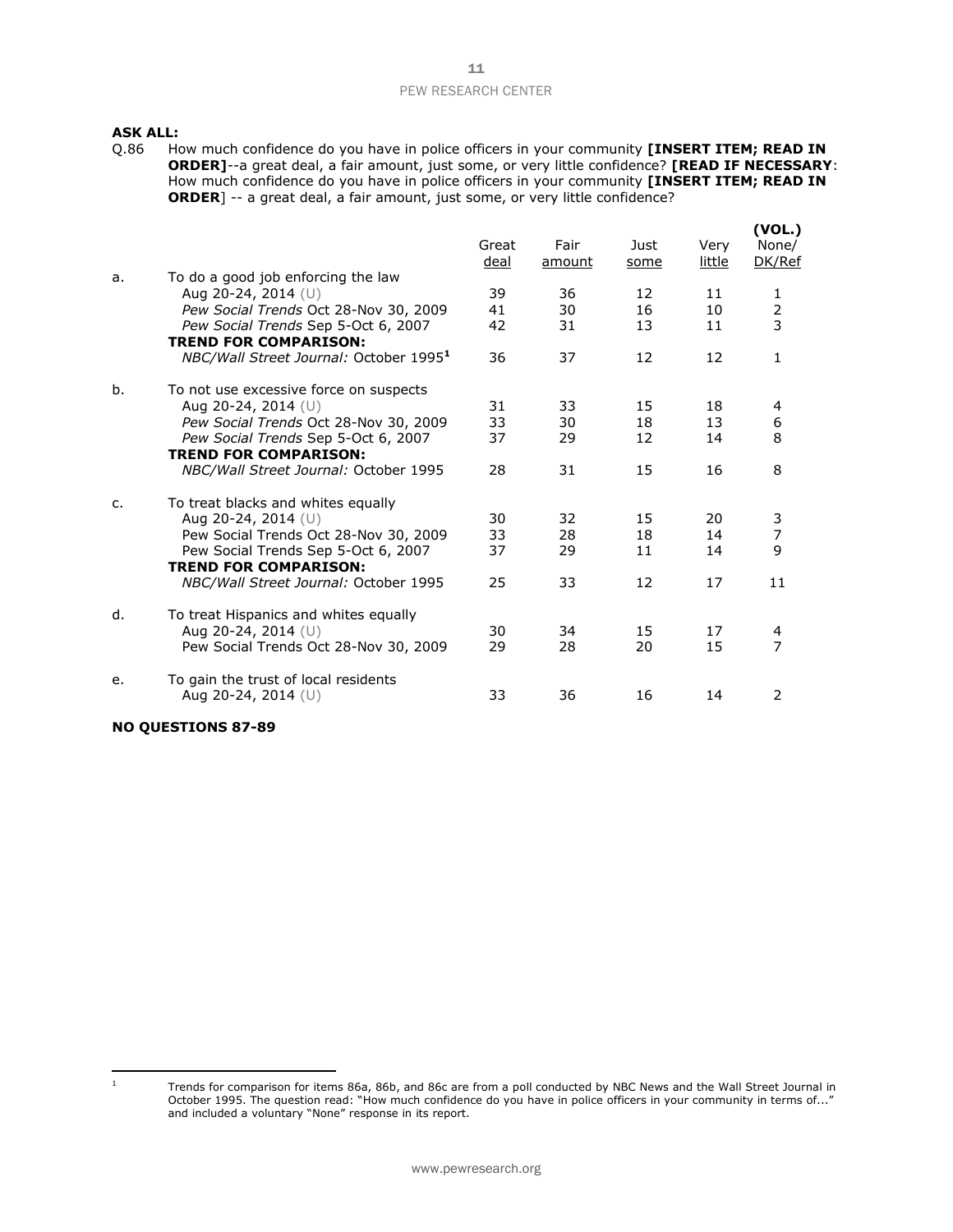#### **ASK ALL:**

PARTY In politics TODAY, do you consider yourself a Republican, Democrat, or independent? **ASK IF INDEP/NO PREF/OTHER/DK/REF (PARTY=3,4,5,9):**

PARTYLN As of today do you lean more to the Republican Party or more to the Democratic Party?

|                          |              |              |                                 | (VOL.)                  | (VOL.)                     |                |              |             |
|--------------------------|--------------|--------------|---------------------------------|-------------------------|----------------------------|----------------|--------------|-------------|
|                          |              |              |                                 | No                      | Other                      | (VOL.)         | Lean         | Lean        |
|                          | Republican   |              | Democrat Independent preference |                         | party                      | DK/Ref         | Rep          | Dem         |
| Aug 20-24, 2014          | 24           | 31           | 37                              | 4                       | 1                          | 4              | 15           | 16          |
| Jul 8-14, 2014           | 25           | 34           | 37                              | $\mathbf 2$             | $\mathbf{1}$               | $\mathbf 1$    | 16           | 15          |
| Apr 23-27, 2014          | 24           | 30           | 41                              | $\overline{2}$          | $\mathbf{1}$               | $\mathbf 2$    | 18           | 17          |
| Jan 23-Mar 16, 2014      | 22           | 31           | 41                              | 3                       | $\mathbf{1}$               | $\overline{2}$ | 17           | 17          |
| Feb 14-23, 2014          | 22           | 32           | 39                              | $\overline{\mathbf{4}}$ | $\mathbf{1}$               | $\overline{2}$ | 14           | 17          |
| Jan 15-19, 2014          | 21           | 31           | 41                              | 3                       | 1                          | $\mathbf 2$    | 18           | 16          |
| Dec 3-8, 2013            | 24           | 34           | 37                              | 3                       | $\ast$                     | $\overline{2}$ | 17           | 15          |
| Oct 30-Nov 6, 2013       | 24           | 32           | 38                              | $\overline{\mathbf{4}}$ | $\ast$                     | $\overline{2}$ | 16           | 14          |
| Oct 9-13, 2013           | 25           | 32           | 37                              | 3                       | 1                          | 3              | 16           | 18          |
| Sep 4-8, 2013            | 26           | 32           | 38                              | 3                       | $\mathbf{1}$               | $\mathbf 1$    | 17           | 15          |
| Jul 17-21, 2013          | 19           | 29           | 46                              | 3                       | $\ast$                     | $\mathbf 2$    | 19           | 18          |
| Jun 12-16, 2013          | 23           | 33           | 39                              | 3                       | $\ast$                     | $\overline{2}$ | 17           | 15          |
| May 1-5, 2013            | 25           | 32           | 37                              | $\overline{2}$          | $\mathbf{1}$               | 3              | 14           | 16          |
| <b>Yearly Totals</b>     |              |              |                                 |                         |                            |                |              |             |
| 2013                     | 23.9         | 32.1         | 38.3                            | 2.9                     | .5                         | 2.2            | 16.0         | 16.0        |
| 2012                     | 24.7         | 32.6         | 36.4                            | 3.1                     | .5                         | 2.7            | 14.4         | 16.1        |
| 2011                     | 24.3         | 32.3         | 37.4                            | 3.1                     | .4                         | 2.5            | 15.7         | 15.6        |
| 2010                     | 25.2         | 32.7         | 35.2                            | 3.6                     | .4                         | 2.8            | 14.5         | 14.1        |
| 2009                     | 23.9         | 34.4         | 35.1                            | 3.4                     | .4                         | 2.8            | 13.1         | 15.7        |
| 2008                     | 25.7         | 36.0         | 31.5                            | 3.6                     | .3                         | 3.0            | 10.6         | 15.2        |
| 2007                     | 25.3         | 32.9         | 34.1                            | 4.3                     | .4                         | 2.9            | 10.9         | 17.0        |
| 2006                     | 27.8         | 33.1         | 30.9                            | 4.4                     | .3                         | 3.4            | 10.5         | 15.1        |
| 2005                     | 29.3         | 32.8         | 30.2                            | 4.5                     | $\cdot$ 3                  | 2.8            | 10.3         | 14.9        |
| 2004                     | 30.0         | 33.5         | 29.5                            | 3.8                     | .4                         | 3.0            | 11.7         | 13.4        |
| 2003                     | 30.3         | 31.5         | 30.5                            | 4.8                     | .5                         | 2.5            | 12.0         | 12.6        |
| 2002                     | 30.4         | 31.4         | 29.8                            | 5.0                     | .7                         | 2.7            | 12.4         | 11.6        |
| 2001                     | 29.0         | 33.2         | 29.5                            | 5.2<br>5.2              | .6<br>$.6\,$               | 2.6<br>3.6     | 11.9         | 11.6<br>9.4 |
| 2001 Post-Sept 11        | 30.9<br>27.3 | 31.8<br>34.4 | 27.9<br>30.9                    | 5.1                     | .6                         | 1.7            | 11.7<br>12.1 | 13.5        |
| 2001 Pre-Sept 11<br>2000 | 28.0         | 33.4         | 29.1                            | 5.5                     | .5                         | 3.6            | 11.6         | 11.7        |
| 1999                     | 26.6         | 33.5         | 33.7                            | 3.9                     | .5                         | 1.9            | 13.0         | 14.5        |
| 1998                     | 27.9         | 33.7         | 31.1                            | 4.6                     | .4                         | 2.3            | 11.6         | 13.1        |
| 1997                     | 28.0         | 33.4         | 32.0                            | 4.0                     | .4                         | 2.3            | 12.2         | 14.1        |
| 1996                     | 28.9         | 33.9         | 31.8                            | 3.0                     | .4                         | 2.0            | 12.1         | 14.9        |
| 1995                     | 31.6         | 30.0         | 33.7                            | 2.4                     | .6                         | 1.3            | 15.1         | 13.5        |
| 1994                     | 30.1         | 31.5         | 33.5                            | 1.3                     | $\overline{\phantom{a}}$ . | 3.6            | 13.7         | 12.2        |
| 1993                     | 27.4         | 33.6         | 34.2                            | 4.4                     | 1.5                        | 2.9            | 11.5         | 14.9        |
| 1992                     | 27.6         | 33.7         | 34.7                            | 1.5                     | 0                          | 2.5            | 12.6         | 16.5        |
| 1991                     | 30.9         | 31.4         | 33.2                            | $\pmb{0}$               | 1.4                        | 3.0            | 14.7         | 10.8        |
| 1990                     | 30.9         | 33.2         | 29.3                            | 1.2                     | 1.9                        | 3.4            | 12.4         | 11.3        |
| 1989                     | 33           | 33           | 34                              | $-$                     | $- -$                      | $- -$          | $- -$        | $- -$       |
| 1987                     | 26           | 35           | 39                              | $-$                     | $-$                        | $-$            | $-$          | $ -$        |

#### **QUESTIONS 90-91 HELD FOR FUTURE RELEASE**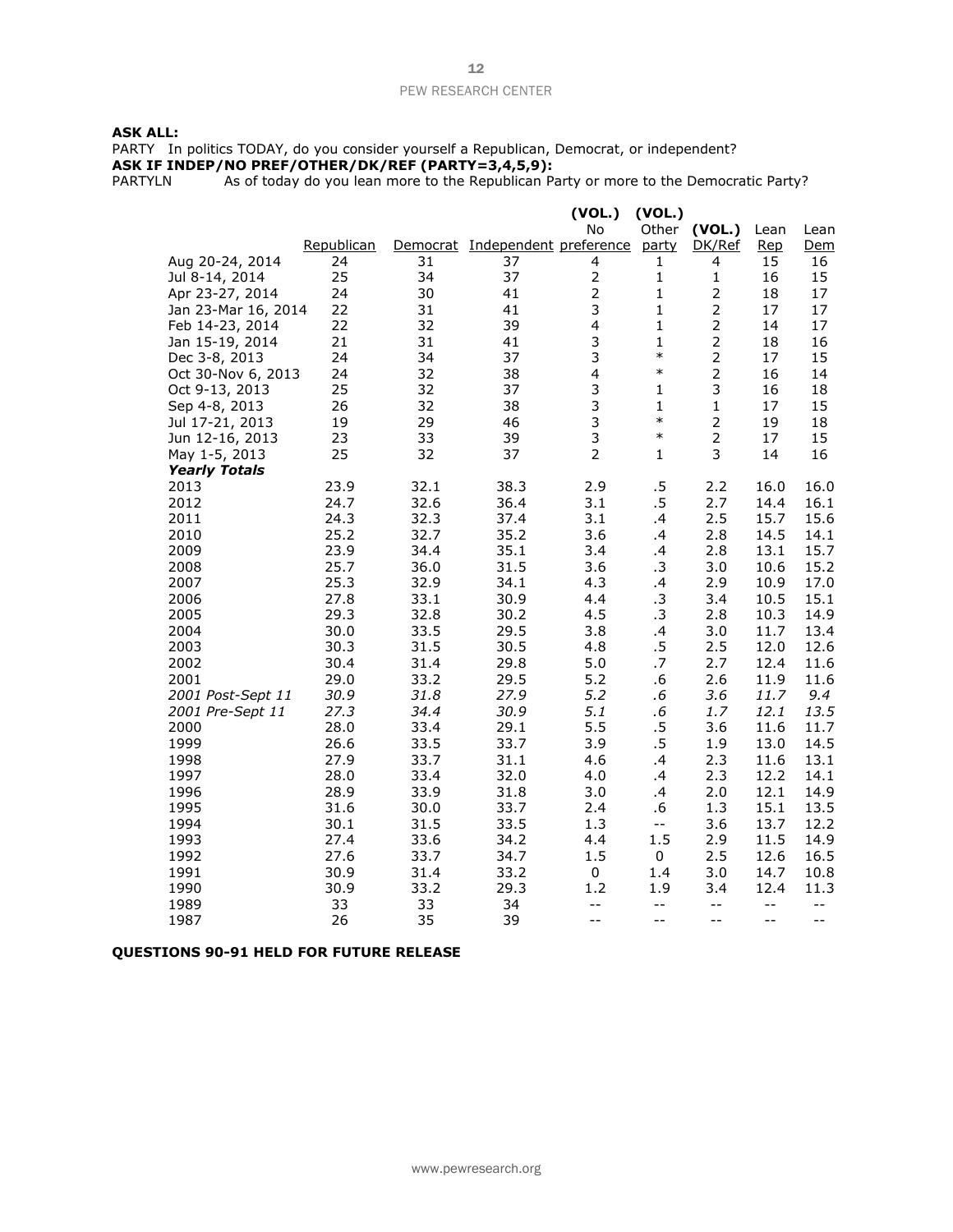# **ASK REPUBLICANS AND REPUBLICAN LEANERS ONLY (PARTY=1 OR PARTYLN=1):**<br>TEAPARTY3 From what you know, do you agree or disagree with the Tea Party movement

From what you know, do you agree or disagree with the Tea Party movement, or don't you have an opinion either way?

#### **BASED ON REPUBLICANS AND REPUBLICAN LEANERS [N=608]**

|                          |              |                 |                   | (VOL.)         |                         | Not                                           |
|--------------------------|--------------|-----------------|-------------------|----------------|-------------------------|-----------------------------------------------|
|                          |              |                 | No opinion        | Haven't        | (VOL.)                  | heard of/                                     |
|                          | <u>Agree</u> | <u>Disagree</u> | <u>either way</u> | heard of       | <u>Refused</u>          | <u>DK</u>                                     |
| Aug 20-24, 2014          | 34           | 10              | 53                | $\ast$         | 2                       | $\mathord{\hspace{1pt}\text{--}\hspace{1pt}}$ |
| Jul 8-14, 2014           | 35           | 12              | 50                | $\overline{2}$ | 1                       | $-$                                           |
| Apr 23-27, 2014          | 33           | 11              | 54                | 1              | 1                       | --                                            |
| Jan 23-Mar 16, 2014      | 37           | 11              | 50                | 1              | 1                       | --                                            |
| Feb 14-23, 2014          | 36           | 9               | 54                | 1              | 1                       | $-$                                           |
| Jan 15-19, 2014          | 35           | 12              | 52                | 1              | $\ast$                  | --                                            |
| Dec 3-8, 2013            | 32           | 9               | 57                | 1              | 1                       | --                                            |
| Oct 30-Nov 6, 2013       | 40           | 9               | 48                | 2              | 1                       | --                                            |
| Oct 9-13, 2013           | 41           | 11              | 45                | $\mathbf 2$    | 1                       | --                                            |
| Sep 4-8, 2013            | 35           | 9               | 54                | 1              | 1                       | --                                            |
| Jul 17-21, 2013          | 37           | 10              | 50                | $\overline{2}$ | 1                       | --                                            |
| Jun 12-16, 2013          | 44           | 9               | 46                | 1              | 2                       | --                                            |
| May 23-26, 2013          | 41           | 7               | 48                | $\mathbf{1}$   | 3                       | --                                            |
| May 1-5, 2013            | 28           | 8               | 61                | $\overline{2}$ | 1                       | --                                            |
| Mar 13-17, 2013          | 43           | 7               | 47                | 1              | $\mathbf{1}$            | --                                            |
| Feb 13-18, 2013          | 36           | 9               | 52                | 1              | 3                       | --                                            |
| Feb 14-17, 2013          | 43           | 9               | 45                | 1              | $\overline{\mathbf{c}}$ | --                                            |
| Jan 9-13, 2013           | 35           | 10              | 51                | 2              | $\overline{c}$          | --                                            |
| Dec 5-9, 2012            | 37           | 11              | 51                | 1              | $\ast$                  | --                                            |
| Oct 31-Nov 3, 2012 (RVs) | 40           | 8               | 49                | 1              | 2                       | $-$                                           |
| Oct 4-7, 2012            | 38           | 9               | 50                | 1              | 3                       | $-$                                           |
| Sep 12-16, 2013          | 39           | 7               | 52                | 1              | 1                       | $-1$                                          |
| Jun 28-Jul 9, 2012       | 40           | 9               | 47                | $\overline{2}$ | 1                       | --                                            |
| Jun 7-17, 2012           | 42           | 8               | 48                | 1              | 1                       | --                                            |
| May 9-Jun 3, 2012        | 36           | 9               | 53                | 1              | 2                       | --                                            |
| Apr 4-15, 2012           | 42           | 8               | 48                | 1              | 1                       | --                                            |
| Mar 7-11, 2012           | 38           | 10              | 49                | $\mathbf 2$    | 1                       | --                                            |
| Feb 8-12, 2012           | 40           | 7               | 51                | 1              | 1                       | --                                            |
| Jan 11-16, 2012          | 42           | 8               | 47                | 1              | 1                       | --                                            |
| Jan 4-8, 2012            | 37           | 8               | 52                | 1              | 1                       | --                                            |
| Dec 7-11, 2011           | 40           | 9               | 48                | 2              | $\mathbf{1}$            | --                                            |
| Nov 9-14, 2011           | 41           | 9               | 49                | $\ast$         | 1                       | $-1$                                          |
| Nov 9-14, 2011           | 41           | 9               | 49                | $\ast$         | 1                       |                                               |
| Sep 22-Oct 4, 2011       | 37           | 11              | 51                | 1              | 1                       | --                                            |
| Aug 17-21, 2011          | 43           | 7               | 49                | $\ast$         | 1                       | --                                            |
| Jul 20-24, 2011          | 40           | 7               | 51                | $\ast$         | 1                       | --                                            |
| Jun 15-19, 2011          | 42           | 9               | 47                | 1              | 1                       | --                                            |
| May 25-30, 2011          | 37           | 7               | 52                | 1              | 3                       | --                                            |
| Mar 30-Apr 3, 2011       | 45           | 9               | 46                | $\ast$         | 1                       | --                                            |
| Mar 8-14, 2011           | 37           | 7               | 54                | 1              | $\ast$                  | --                                            |
| Feb 22-Mar 1, 2011       | 41           | 9               | 48                | 1              | 1                       | $-1$                                          |
| Feb 2-7, $2011^2$        | 43           | 8               | 47                | 1              | 1                       | --                                            |
| Jan 5-9, 2011            | 45           | 6               | 47                | 1              | 1                       | --                                            |
| Dec 1-5, 2010            | 48           | 5               | 45                | 1              | 1                       | $-$                                           |
| Nov 4-7, 2010            | 51           | 5               | 42                | 1              | 1                       | $-$                                           |
| Oct 27-30, 2010 (RVs)    | 58           | 5               | 27                | $-1$           | 1                       | 9                                             |
| Oct 13-18, 2010 (RVs)    | 54           | 5               | 30                | $-1$           | 1                       | 10                                            |

 2

In the February 2-7, 2011, survey and before, question read "…do you strongly agree, agree, disagree or strongly disagree with the Tea Party movement…" In October 2010 and earlier, question was asked only of those who had heard or read a lot or a little about the Tea Party. In May 2010 through October 2010, it was described as: "the Tea Party movement that has been involved in campaigns and protests in the U.S. over the past year." In March 2010 it was described as "the Tea Party protests that have taken place in the U.S. over the past year."